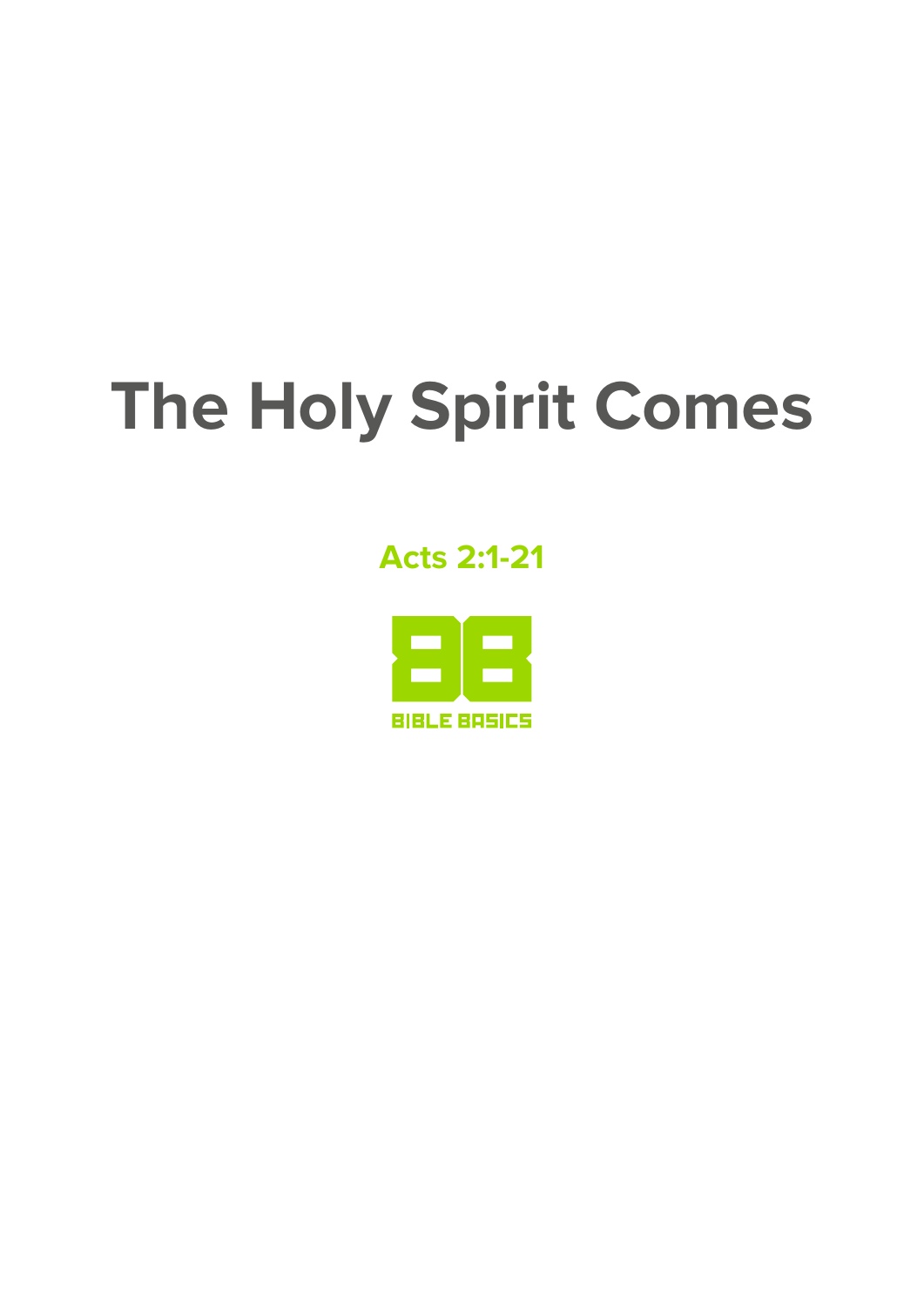## Preparation **The Holy Spirit Comes**

## 1. INTRODUCTION TO THIS SUNDAY



This Sunday is the first in a block of five passages about the first Christians and the beginnings of the Christian church.

This Sunday focuses on the coming of the Holy Spirit. Jesus has gone to heaven, and now the Holy Spirit fills the disciples, just as Jesus had promised.

With the **4-8 year-olds**, we will focus on the people who hear the disciples in their own language and can understand what they are saying.

With the **8-12 year-olds**, we will focus on disciples being filled with the Holy Spirit.

## 2. CONTEXT OF THE BIBLE PASSAGE



The book of Acts was written when the Good News about Jesus had spread to

many places. This book explains how that happened. It is a sequel to Luke's gospel: both books were written by the same author. Acts continues where Luke's gospel ends: Jesus has been raised from the dead and has gone to heaven. And his disciples have to share that Good News all over the world.

Acts 1-7 shows how the first Christian congregation came into being in Jerusalem. In Acts 8-9, the circle has widened: it talks of believers all over Judea and Samaria, and of the first non-Jew who becomes a believer. In Acts 10-26, the apostles also go to different countries, and the book ends with Paul in Rome, the capital of the Roman empire.

In Acts 1, the writer speaks of Jesus' ascension (Acts 1:1-14). After that, he says that there will be a new apostle, who'll replace Judas, as Judas had betrayed Jesus (Acts 1:15-26).

In the passage we will read today, Jesus' disciples are filled with the Holy Spirit (Acts 2:1-13). Peter then holds a speech, in which he says, "This is what the prophet Joel spoke about." He then refers back to Joel 2:28-32. This way, the writer of the book of Acts shows that in Old Testament times, too, the events now taking place were eagerly anticipated.

## 3. EXPLANATION OF THE BIBLE PASSAGE



Jesus' disciples are together for the start of the Jewish feast of Pentecost. During this feast (also called the Feast of Weeks), Jews celebrate how God gave his laws. For Jews, the feast is the conclusion of Pesach: after being set free from slavery in Egypt, the people receive the Torah on mount Sinai.

In the house where the disciples are gathered, there is a sound like a strong wind blowing. From the opening pages of the Bible, the wind has been a symbol of God's presence. There are tongues of fire above the heads of the disciples. Fire, too, is a symbol of God's presence in other Bible stories. For example in the desert years: during the day, God was in front of the Israelites in a pillar of cloud to show them the way, and during the night he went in front of them in a pillar of fire (Exodus 13:21).

So in the book of Acts, fire and wind are the sign that the disciples are being filled with the Holy Spirit. In the Old Testament, too, people are sometimes filled with God's Spirit. For example the judges in the book of Judges, or some kings and prophets. These people are filled with God's Spirit for a limited amount of time, so they can fulfill an unusual task. For example Saul in 1 Kings 10:9-12. The Holy Spirit plays an important role earlier on in the New Testament as well: as Jesus is baptized, he appears in the shape of a dove (Luke 3:22). And just before Jesus goes to heaven, he says, "And I myself will send upon you what my Father has promised. But you must wait in the city until the power from above comes down upon you" (Luke 24:49). The Holy Spirit makes people live differently, "the Spirit produces love, joy, peace, patience, kindness, goodness, faithfulness, humility, and self-control" (Galatians 5:22-23).

When the disciples are filled with the Holy Spirit, they speak in all sorts of different languages. And everybody who is in Jerusalem to celebrate Pentecost hears the believers talking in their own language. This is the exact opposite of what happened in the story of the tower of Babylon (Genesis 11:1-9)! People were scattered all over the earth, but now they can all understand the Good News about Jesus.

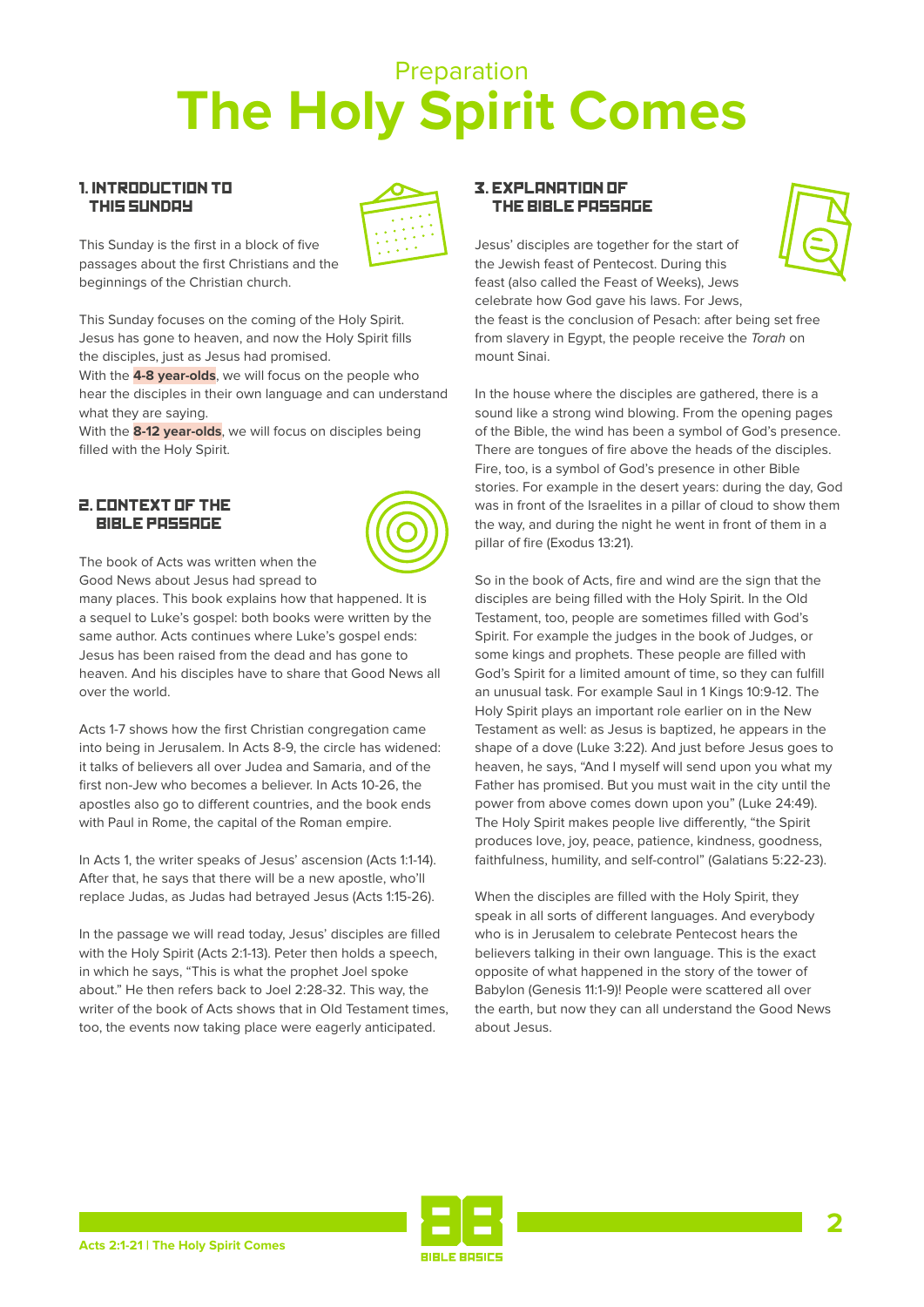## Preparation **The Holy Spirit Comes**

## 4. FROM THE BIBLE

#### **4-8 years**

With the younger children, we will focus on Acts 2:8.

"How is it, then, that all of us hear them speaking in our own native languages?"

## **8-12 years**

With the older children, we will focus on Acts 2:4.

They were all filled with the Holy Spirit.

## 5. WHAT WILL YOU NEED?

## **4-12 years**

#### **During the church service**

- a disposable confetti cannon

### **4-8 years**

### **Just Draw It!**

- A3 paper
- felt tip pens

#### **All Over the World**

For eacht child:

- an empty cd (you could also use an old cd)
- a tealight in an aluminum container

#### And also:

- strong glue
- washi tape
- decorative craft supplies (such as feathers, beads, ribbons)

## **8-12 years**

## **Bible passage**

- a bible

### **A Blowout**

For each child:

- an empty toilet roll
- a balloon

#### And also:

- paper in different colors
- several pairs of scissors
- glue
- duct tape

### **Gone with the Wind!**

- gone with the wind
- straws
- cotton wool



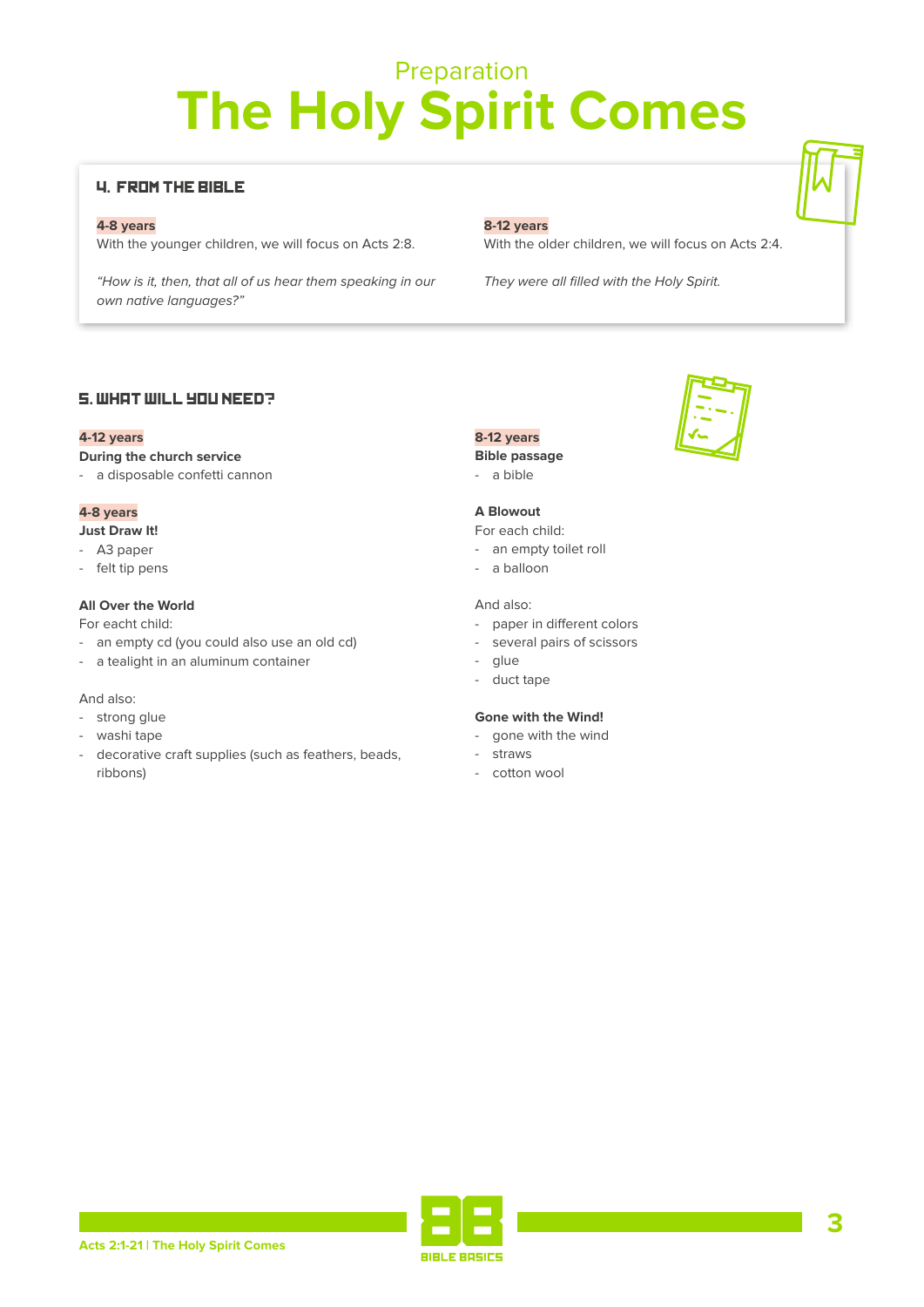



## **6. CHILDRENS MOMENT IN THE SERVICE**

#### **Pentecost and the Holy Spirit**

Today we're celebrating Pentecost. But what is Pentecost?

What do you need?

- a disposable confetti cannon

Time for confetti! Aim the confetti cannon high above the children, so that the confetti swirls down, covering the children's heads. The confetti shows that Pentecost is really festive! And the confetti comes down on all children and grownups, just like the Holy Spirit.



If you can't use a confetti cannon, you might be able to use a dandelion blowball to blow over the children!

## During the Children's Service

## 7. TO START OFF

**4-8 years Just Draw It!** Can you understand each other without words?

What do you need?

- A3 paper
- felt tip pens

Have one child come forward. Show him or her a picture or whisper a word. The child draws this on a large sheet of paper. How quickly can the other children guess the word?



Use words that are used in the Bible story. For example: noise, house, wind, fire …

## **8-12 years**

**Who's that?**

Can the children discover who keeps signaling? Send one child into the hallway. He or she is the "searcher". Then appoint one child who is the "signaler". He or she has to signal the other children without talking. Invite the searcher back in and the search can begin! All children are walking through the room. The signaler tries to keep signaling different children, without the searcher noticing. The signal could be softly blowing (=wind), or gently moving the fingers on one of their hands (=flames). If the signaler has signaled the child, they have to sit down. How long before the searcher knows who the signaler is?



- Is your group very large? Send out two children to act as searchers. Can they find the signaler without talking to each other?
- If your group is very small, join forces with the younger group for this exercise.

## 8. PRAYER AT THE START OF THE CHILDRENS SERVICE



Dear God,

Today, we are celebrating Pentecost. We celebrate that the Holy Spirit came to people. Thank you that your Spirit helps us understand everything, and that we can also hear more about you. Help us to understand you better and better. Amen.

Tip

Sit down in a circle for this prayer. You could light a candle.



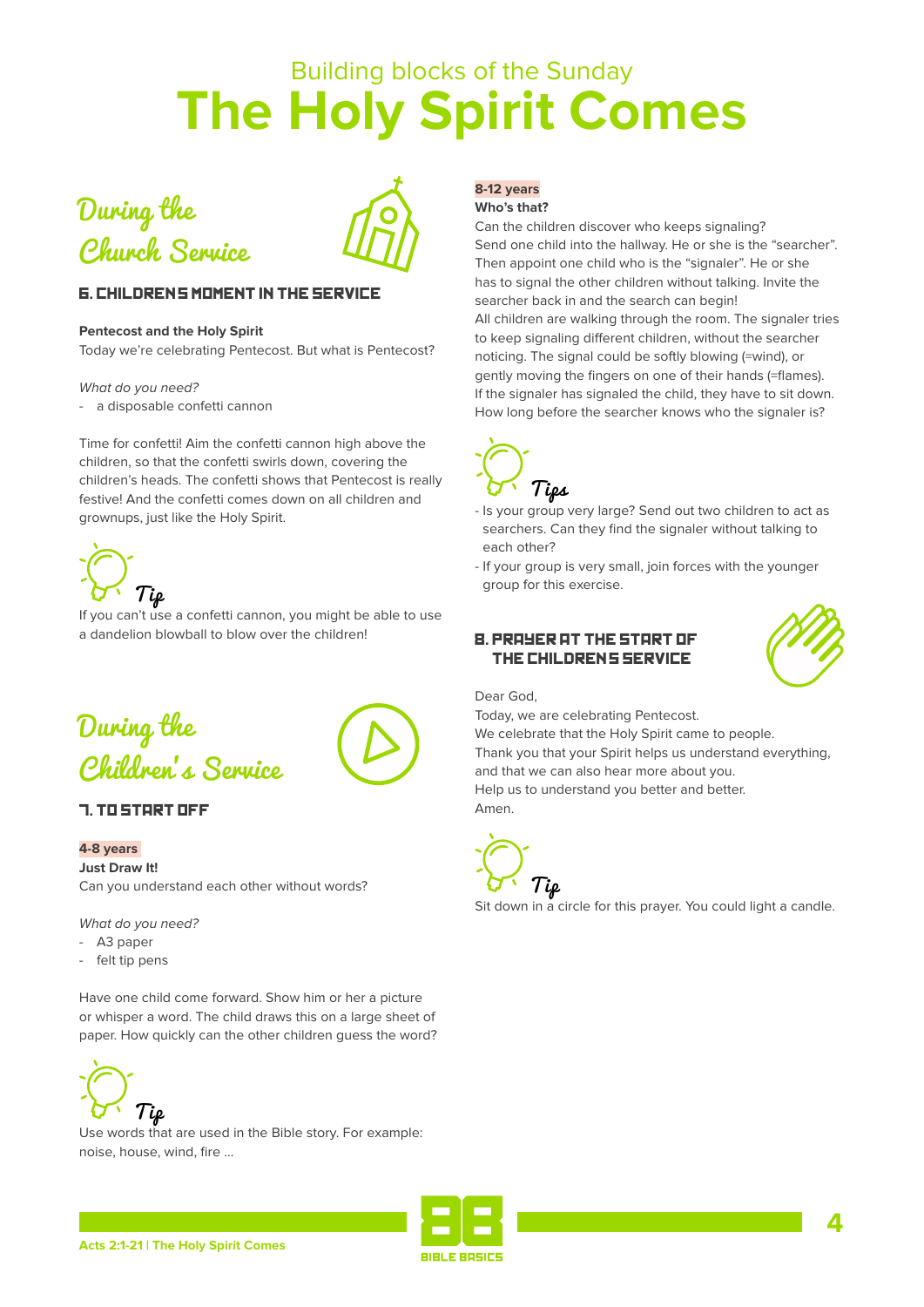## 9. BIBLE STORY

### **4-8 years**

## Acts 2:1-21

Tell the story to the children. While you talk or after reading the story, look at the picture together. Ask the children to look carefully and say what they see. You could also use the older children's Fact File for more information.



#### **Do You Get It?**

I am bored. All the grownups are sitting inside, talking all day, until it is time to return to the temple for Pentecost. "Boring!", I whisper.

"Ismi Timon", someone answers behind me. Ismi Timon? I don't get it. What language is that? I turn around and see a boy standing on the square. He's pointing at himself, "Ismi Timon."

Now I get it! He means his name is Timon! "I'm Eli", I say. Finally, someone to play with. I tap his shoulder and run away as fast as I can. "You're it!" There's a look of surprise on Timon's face, but soon he runs after me and tags me back. We're playing tag!

Suddenly, the wind goes, "whoosh!" That's weird! Timon and I look up, but we don't see the branches of the trees moving.

"Eli!" Timon shouts. He points to a house at the edge of the square. It appears the sound is coming from that place! Out of curiosity, we peer through the window. What's going on here? The people in the house all have a flame floating over their heads! The fire is touching them. But their hair is not on fire! And they look so happy! Behind us, the square is filling up with people from all sorts of countries. They've all come to Jerusalem to celebrate Pentecost. They have come to see where the sound of the wind comes from. They all talk in their own language.

'Vento!' a man says behind me.

'Anemos!' a woman says. I don't understand … 'Riah', Timon whispers beside me.

Suddenly, a man says, "I am so happy! Jesus is alive!" Wow, someone is speaking my language! I quickly stand on my toes to try and see. Look. It's the people who had the flames! They have come out of the house. When they talk, I can understand them. "Jesus has returned to heaven", one of them says.

"But today he has sent us the Holy Spirit!" the other shouts.

I carefully think about that. Jesus … Wasn't that the man who was killed on a cross a few weeks ago? Is it true that he's alive? I look at Timon. It's such a pity that he speaks a different language. Otherwise, he could also understand Jesus' friends. But wait a minute … Timon is listening very carefully. It's almost as if he understands what those men are saying, too! But that's impossible, isn't it?

"This is unbelievable!" a women stammers. "How is it possible that everybody understands what Jesus' friends are saying?"

So it is true! Timon understands them, too. Everybody on the square can understand those men. How strange. Could the Holy Spirit they were talking about be doing that? One of the men in front of the house steps forward. "My name is Peter. Would you like to know what is going on?" Timon and I nod at precisely the same time. We look at each other in surprise. That's such a strange feeling. We speak different languages, and yet we both understand what Peter is saying! We laugh at each other. I wrap an arm around Timon's shoulders and then we look at Peter together. We'd love to hear more about that Holy Spirit!

#### **8-12 years**

Acts 2:1-21

#### **The coming of the Holy Spirit**

When the day of Pentecost came, all the believers were gathered together in one place. Suddenly there was a noise from the sky which sounded like a strong wind blowing, and it filled the whole house where they were sitting. Then they saw what looked like tongues of fire which spread out and touched each person there. They were all filled with the Holy Spirit and began to talk in other languages, as the Spirit enabled them to speak. There were Jews living in Jerusalem, religious people who had come from every country in the world. When they heard this noise, a large crowd gathered. They were all excited, because all of them heard the believers talking in their own languages. In amazement and wonder they exclaimed, "These people who are talking

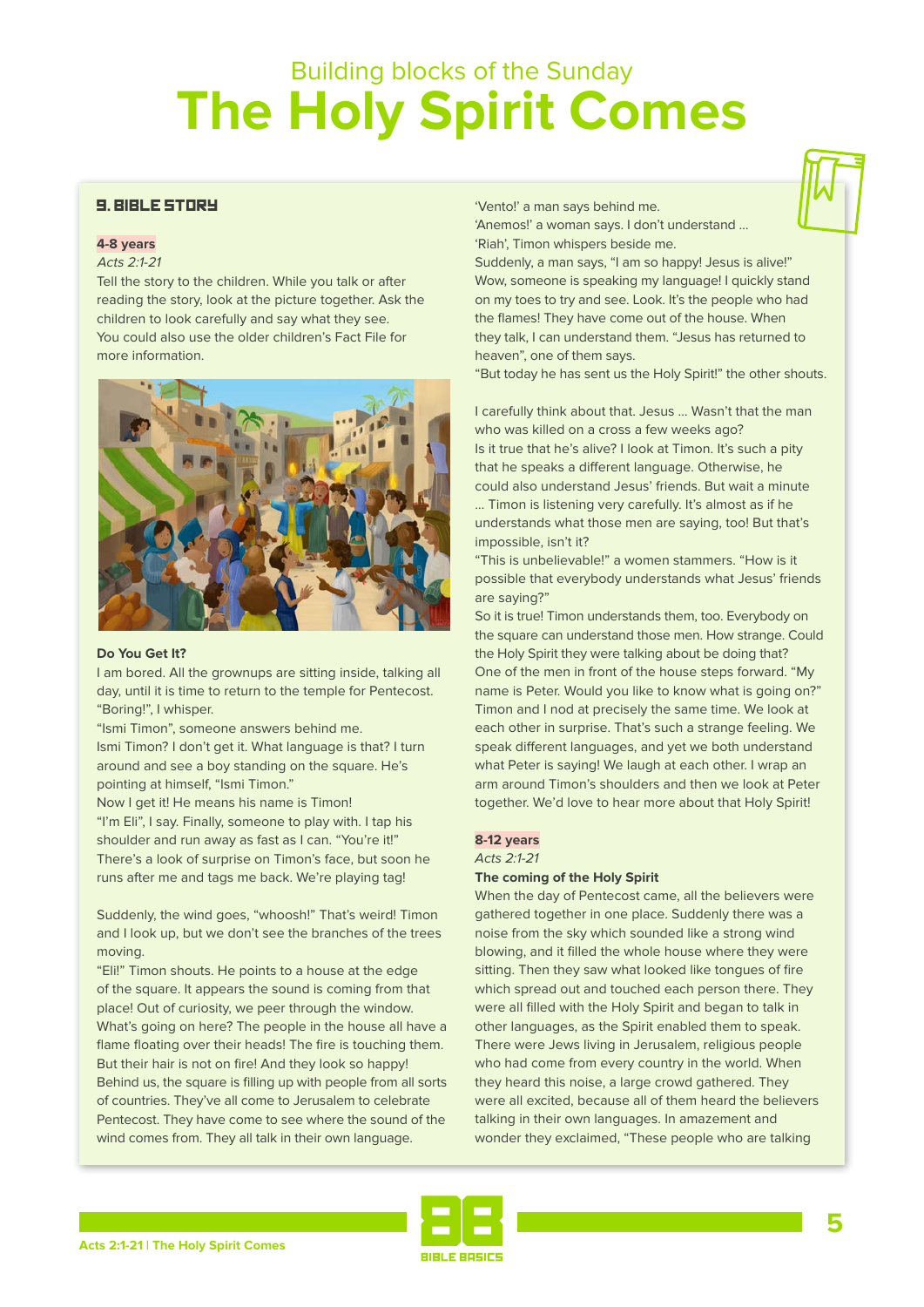like this are Galileans! How is it, then, that all of us hear them speaking in our own native languages? We are from Parthia, Media, and Elam; from Mesopotamia, Judea, and Cappadocia; from Pontus and Asia, from Phrygia and Pamphylia, from Egypt and the regions of Libya near Cyrene. Some of us are from Rome, both Jews and Gentiles converted to Judaism, and some of us are from Crete and Arabia—yet all of us hear them speaking in our own languages about the great things that God has done!" Amazed and confused, they kept asking each other, "What does this mean?"

But others made fun of the believers, saying, "These people are drunk!"

#### **Peter's Message**

Then Peter stood up with the other eleven apostles and in a loud voice began to speak to the crowd: "Fellow Jews and all of you who live in Jerusalem, listen to me and let me tell you what this means. These people are

## 10. FACT FILE



## **The Prophet Joel**

Peter says something about the

book of the prophet Joel. That book is in the Old Testament. Joel says that one day, God will give his Spirit to everyone: to men and women, to children and old people, to rich and poor people. Peter explains that his has now happened during Pentecost.

#### **Jewish Pentecost**

A lot of people have come to Jerusalem because there is an important festival: Jewish Pentecost. This is also called the Feast of Weeks. Jewish people celebrate how God gave his laws to the people on mount Sinai. Pentecost is celebrated fifty days after Pesach (Passover).

#### **The Opposite of Babylon**

Do you remember the tower of Babylon (Genesis 11:1-9)? There, everybody started speaking another language, and people couldn't understand each other anymore. When the disciples are filled with the Holy Spirit, they start to speak all sorts of different languages. Because of that, everybody can hear everything in their own language. The exact opposite of what happens in the story of the tower of Babylon. The people have been scattered across the earth, and yet everybody can now understand the Good News about Jesus.

not drunk, as you suppose; it is only nine o'clock in the morning. Instead, this is what the prophet Joel spoke about:

'This is what I will do in the last days, God says: I will pour out my Spirit on everyone. Your sons and daughters will proclaim my message; your young men will see visions, and your old men will have dreams. Yes, even on my servants, both men and women, I will pour out my Spirit in those days, and they will proclaim my message. I will perform miracles in the sky above and wonders on the earth below. There will be blood, fire, and thick smoke; the sun will be darkened, and the moon will turn red as blood, before the great and glorious Day of the Lord comes. And then, whoever calls out to the Lord for help will be saved.'"

## 11. DISCUSSION QUESTIONS



Below, there are two kinds of questions you can discuss: "knowledge questions" and "thinking questions". You can look up

the answers to the knowledge questions, for example in the story. But the thinking questions can keep your group thinking. There are no wrong answers in those!

#### **4-8 years**

- Eli plays with Timon. They can't understand each other's language, but they play together any way. Has that ever happened to you, too? For example on a holiday? Tell us a little more about that.
- What happens when Eli and Timon are playing?
- Imagine you're at the feast in the Bible story, just like Timon and Eli. What would you see? What would you hear? What would you love best?

#### **8-12 years**

- What happens when the disciples gather together?
- If someone were to ask you, "Who is this Holy Spirit?", what would you say?
- In the Bible Story, there is wind, and het believers see flames. Those two things are sometimes symbols of the Holy Spirit. The dove is another symbol of the Holy Spirit. Why do you think the dove is also used as a symbol for Pentecost sometimes? Which symbol do you think suits Pentecost best: wind, flames or a dove? Explain why.
- If Peter had kept a diary, what do you think he would have written in it about this day of Pentecost?

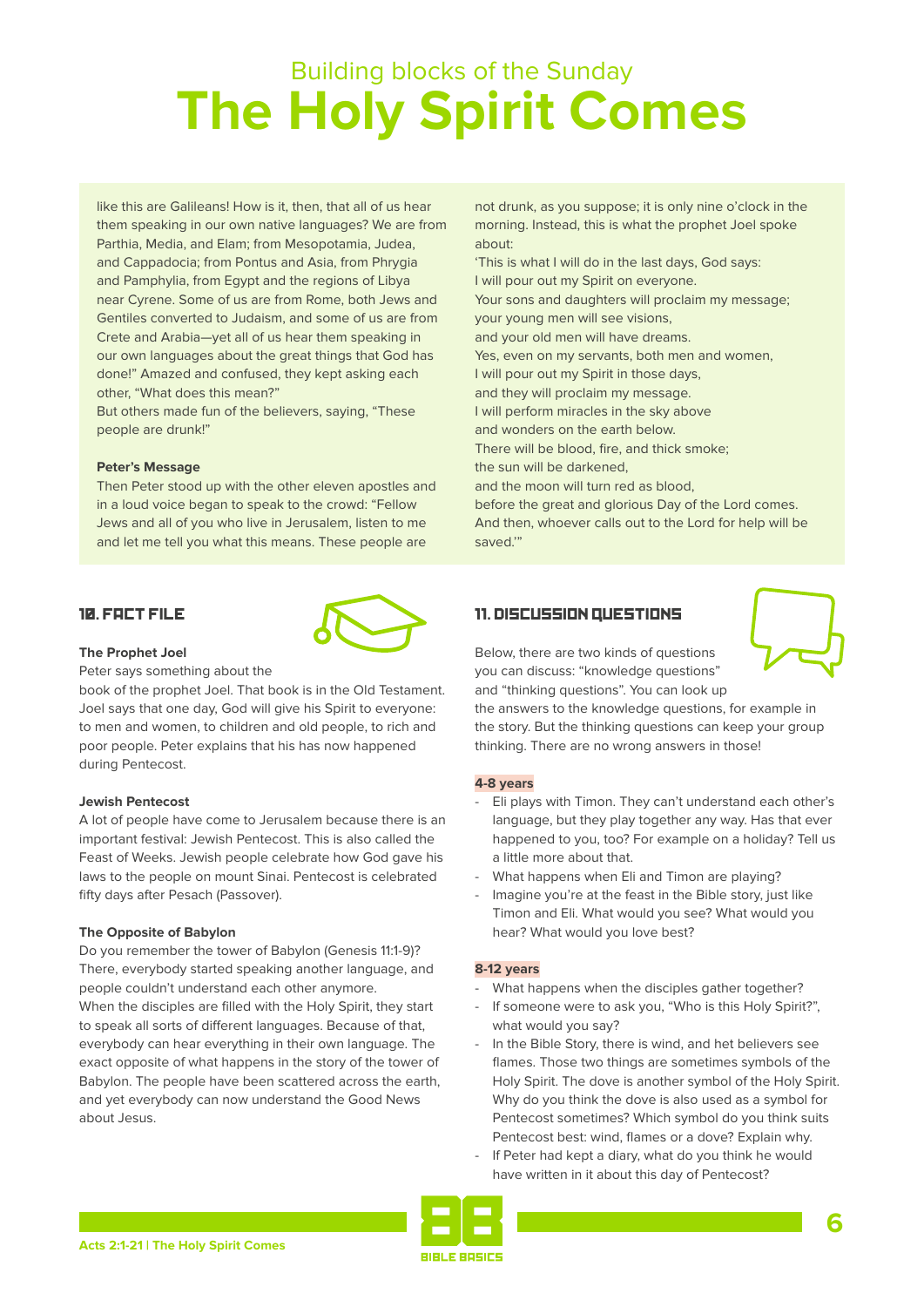## 12. DOING

## **4-8 years**

### **All Over the World**



about Jesus reaches the whole world. Jesus' light is for everyone. Have the children make their own tealight holder to show that.

## What do you need?

For each child:

- an empty cd (you could also use an old cd)
- a tealight in an aluminum holder

#### And also:

- strong glue
- washi tape
- decorative craft supplies (such as feathers, beads, ribbons)

#### Let's start!

- Place the cd with its shiny side facing up. This is the globe.
- Decorate the aluminum holder of the tea light with washi tape.
- Then glue the aluminum holder to the middle of the "globe". Now you can see that the light of the Good News is for the whole world.
- You can decorate the globe with anything you like.



Don't decorate too close to the tealight. You can glue the aluminum holders to the cd in advance, so the children don't have to do that.

## **8-12 years**

#### **A Blowout**

During the children's moment in the service, you used a disposable confetti cannon. The confetti shows that Pentecost is a real party! And the confetti comes down on everybody, just the Holy Spirit. The children are now going to make their own confetti cannon.

What do you need? For each child:

- an empty toilet roll
- a balloon





### And also:

- paper in different colors
- several pairs of scissors
- glue
- duct tape

## Let's start!

- Cut off a small piece of the top of the balloon. Then attach the bottom of the balloon to the toilet roll. Use duct tape for this.
- Decorate the roll with colored paper.
- Make confetti by tearing paper into small pieces. Put these pieces into the toilet roll.
- Pull the balloon's nozzle and …



If you have little time, use a hole punch to make confetti quickly.

## **8-12 years**

#### **Gone with the Wind!**

The wind is a sign that the Holy Spirit has come. Just like the wind moves the leaves on a tree, the Holy Spirit moves people. Have the children move some cotton wool using their breath.

What do you need?

- one or more tables
- straws
- cotton wool

Make two teams. The teams stand opposite each other, each on their own side of the table. Give each of the children a straw. Then place a piece of cotton wool in the middle of the table. Let's move that cotton wool!

The team that manages to blow the piece of cotton wool to the other side of the table, has won.



This exercise could also be done with the 4-8 year-olds!





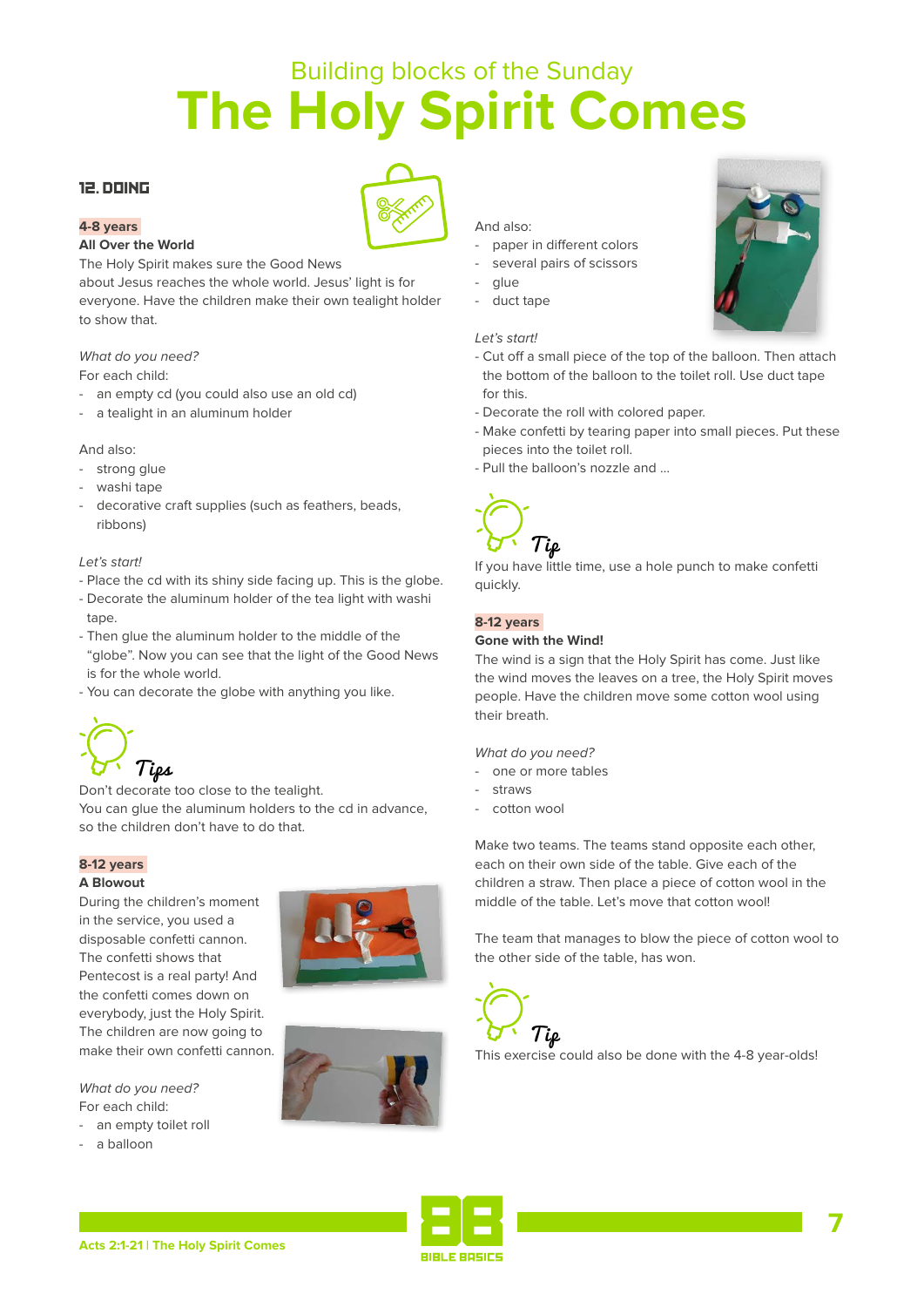## 13. BLESSING



In the Bible, there is a blessing for all people. It is a wish that we often hear at the end of a church service. And we say this blessing to each other:

**"May the Lord bless you and take care of you; May the Lord be kind and gracious to you; May the Lord look on you with favor and give you peace."**

## **Numbers 6:24-26**



- Stand in a circle and hold hands.

- Let three children say one sentence each, or say the entire blessing together.

#### **COPYRIGHT**

Text: Nederlands Bijbelgenootschap Bible passages: Good News Bible Retelling Bible story: NBG/Melanie van de Peut Translation: NBG/Erica Kramer Illustration: NBG/De Boer Illustraties Design: Frivista DTP: Vila Grafica

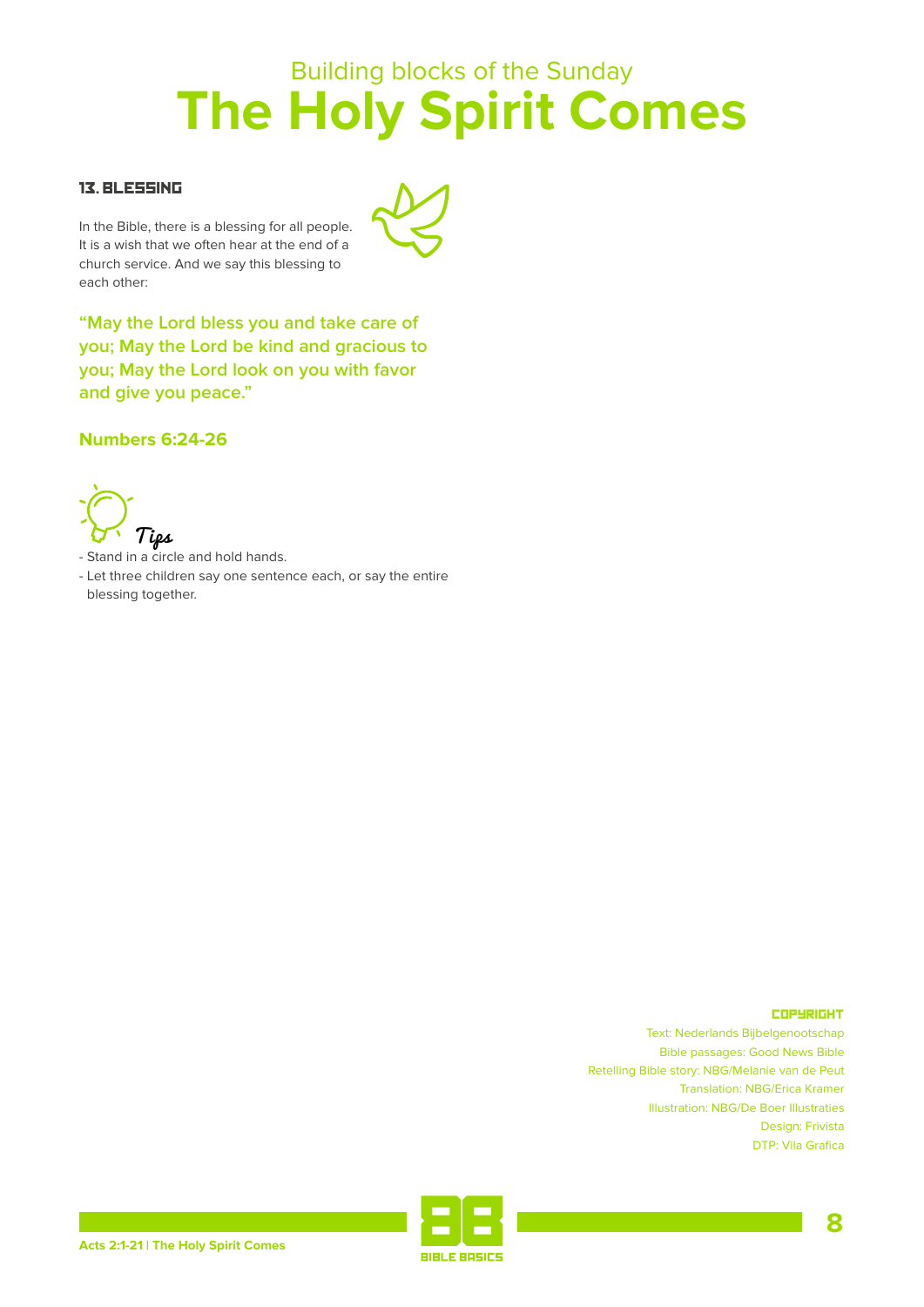